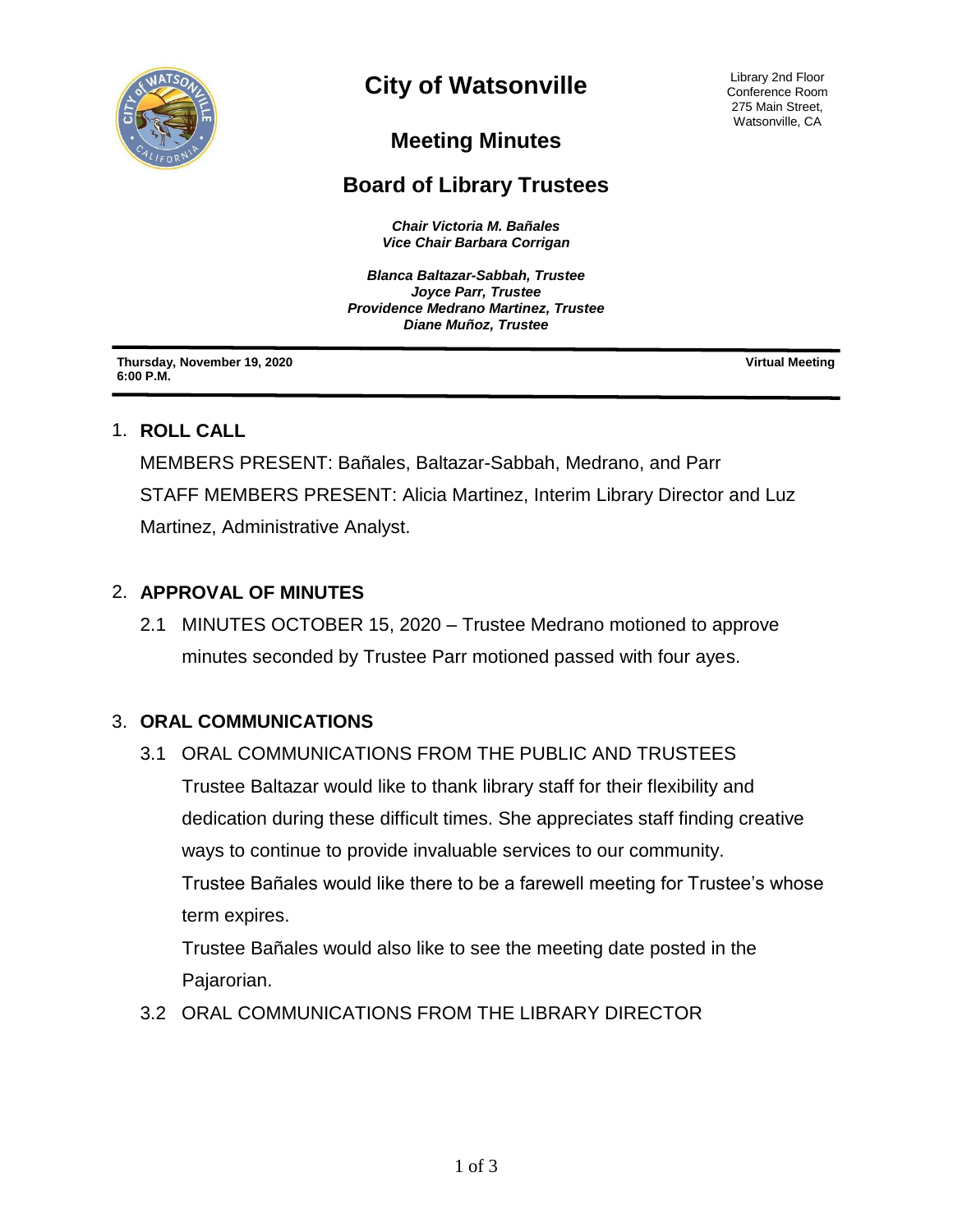The Interim Library Director announced that the library applied for a \$20,000 grant to create literacy kits for all ages; notification will be in December for all awardees.

Through T-Mobile's government lending library program, the library received 25-hotspot devices for free; the library will be responsible for paying the internet service fees. Interim Library Director is working on a lending policy that she will present at the next meeting for approval.

A. COMMENT FORMS

No comment forms at this time.

#### 4. **UNFINISHED BUSINESS**

#### 4.2 POET LAUREATE

The Interim Library Director will create a google document where trustees can create a guideline for a city poet laureate appointment. In January, the board will discuss and finalize quidelines. See [Poets.org](https://poets.org/text/creating-poets-laureate-positions-states-cities-us-territories-and-tribal-nations) for more details.

### 4.3 STRATEGIC WORK PLAN UPDATE

Goal 2: Technology *(the library will offer internet and computer access as well as learning opportunities relating to diverse technologies)*

● To bridge the digital divide; the library will be offering hotspots in January to check out to patrons who are 18+.

Goal 3: Celebrate the unique diversity and heritage of our community.

- We are collaborating with a local history group spearheaded by Frank Gravier of USCS on streamlining our local history resources in a central location.
- A representative of LGBTQIA, a lending library project contacted the Interim Library Director with a proposal and mission statement to help the community with books and resources. More information will be forthcoming.
- In January, the library will have on display banners in the lobby windows about the Califas Legacy Project: The Ancestral Journey/El Viaje Ancestral. Led by Museo Eduardo Carrillo which documents four decades of work by five Chicano/a/x artists from the Central Coast region of California: Yermo Aranda, Eduardo Carrillo (1937-1997), Ralph D'Oliveira,